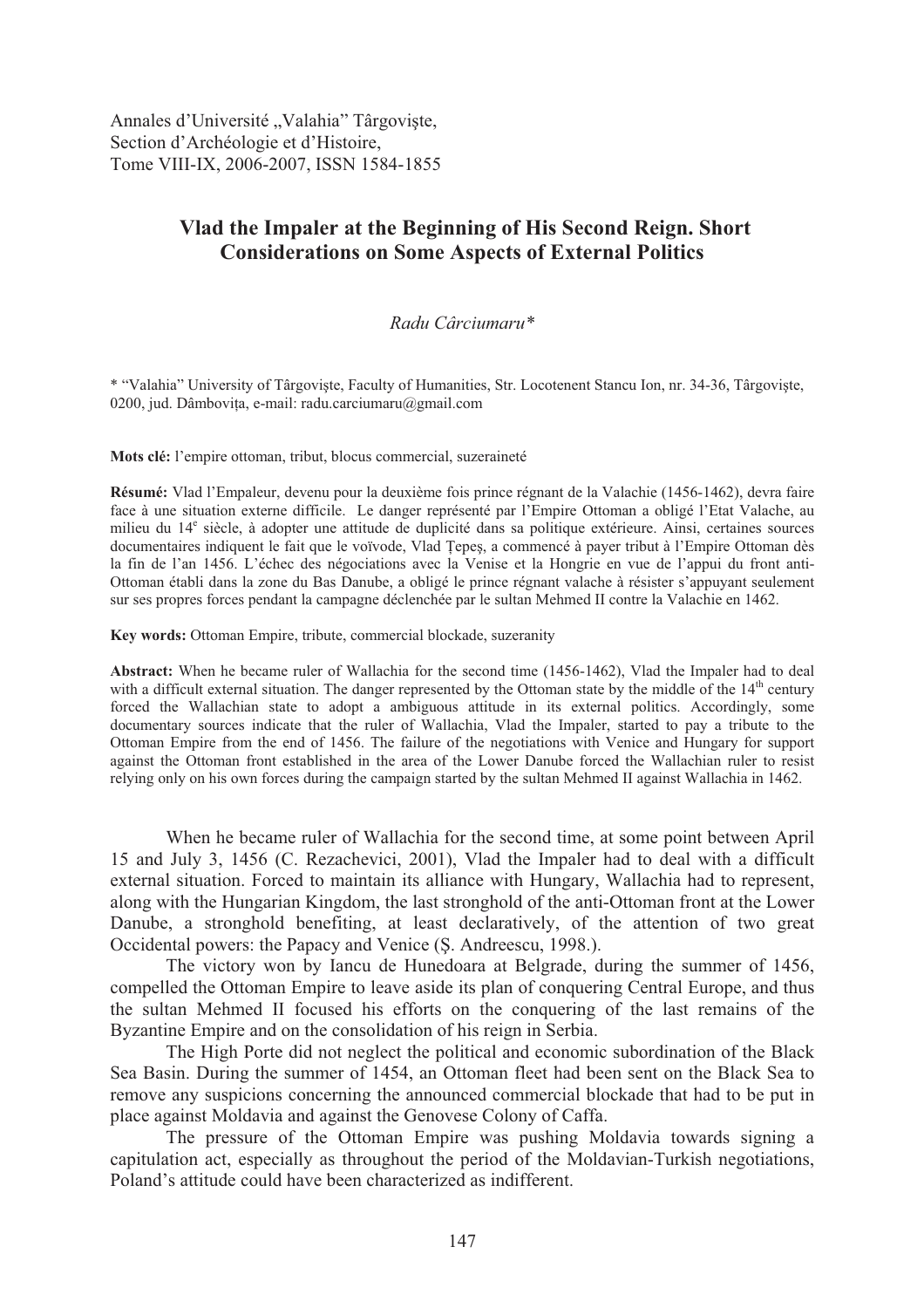The beginning of the conflict with the Teutonic Order, on January 22, 1454, and the incorporation of the Prussian territories, on March 6, 1454, was equivalent with a change in the direction of expansion of the Polish Kingdom, which shifted its attention from the Black Sea zone towards the Baltic Sea area, and, given these new coordinates, Poland's anti-Ottoman politics became a closed chapter (\$. Papacostea, 2001).

Moldavia's political, economic and diplomatic isolation will determine the reigning prince Petru Aron to sign the act of submission for his country on October 5, 1455, and to start the payment of an annual tribute to the High Porte amounting to 2,000 ducats.

The regulation of the relations with the Moldavian state was requiring, as soon as possible, a ceasing of the commercial blockade. By an act emitted at the order of Mehmet II, on June 9, 1456, the Moldavian merchants regained the right to sell their merchandises on the Empire's territories: "The order given through the royal sign is that, beginning from now, making peace with the bey of the Moldavian country, voïvode Petru,… I removed the enmity between us, and I ordered the merchants from his territories, from Akerman, to come with their boats and trade with the inhabitants from Edirne, from Brussa and from Istanbul. On their coming and going, none of my beys, soldiers and servants are allowed to bother them or to cause any damage to their goods".

The difficult political circumstances determined Vlad the Impaler to act from the very first moment firmly in order to consolidate the anti-Ottoman front. Thus, on September 6, 1456, the Wallachian ruler concluded a vassal treaty with king Ladislaw of Hungary<sup>ii</sup>. However, its formal character and the proclaimed fear of the Turkish danger indicate the hurry to sign this act. In front of the increasing Turkish pressure, Wallachia needed security guarantees that could only be offered, in the respective political context, by the traditional ally of the Wallachian state: the Hungarian Kingdom.

In the letter sent to the inhabitants of Brasov on September 10, 1456, this aspect can be noticed even more clearly, as Vlad the Impaler was highlighting the Ottoman missions arrived in Wallachia in order to try to obtain Wallachia's neutrality in the case of certain plundering actions in Transylvania<sup>iii</sup>. However inconsistent the Turkish initiatives might have been, for the moment the Wallachian state did not enjoy a sufficiently solid external position to ignore such signals and to adopt a straightforward attitude in this matter. In fact, the politics of the Wallachian state, concerning the Ottoman Empire and Hungary, had been for about half a century an ambiguous one, and an immediate renunciation to this system of coordinates promoted by the former reigning prince Vladislav II was not possible.

Even if our thesis is supported only by a few sporadic references, it seems that, at a diplomatic level, Wallachia probably accepted the Ottoman suzerainty at the end of 1456, this suzerainty being translated, according to the information from the chronicle of the Serbian soldier from the Turkish army Constantin de Ostrovita, by the regular payment of a tribute: "This son of Dracula came two years in a row at the emperor's court to bring the tribute, according to the agreement"<sup>iv</sup>.

The transformation of the relations with the Ottoman Empire did not have immediate consequences. If for Moldavia the Turkish pressure was felt more intensely, as it had an important economic component as well, Wallachia continued to be integrated in a system of relations established with Hungary and the Ottoman power through the treaty from Adrianopol of 1451 (E. Denize, 2003). However, this status did not restrict the Romanian ruler's liberty of action, as he continued, one way or the other, his Christian politics.

The acceptation of the Turkish suzerainty led to a conflict with Hungary, which wanted Wallachia's position to be one of open hostility in the relations with the High Porte. One of the first pieces of evidence concerning the existing situation of tension at the level of the relations between the two states is represented by the document of December 17, 1456, in which King Ladislau was asking the inhabitants of Brasov to help the candidate Dan-Vodă to occupy the Wallachian throne, as Vlad the Impaler had broken the promises he had made to Hungary<sup>v</sup>.

Beyond the protectionist economic measures introduced by Wallachia for the powerful centers from the South of Transylvania, the attitude of the Hungarian King can be analyzed as well, in our opinion, in the light of Vlad the Impaler's renunciation to a firm anti-ottoman politics, especially as Hungary was increasingly pressed by the Occidental powers to reopen the hostilities against the Ottoman Empire.

Being under a double suzerainty, namely a Hungarian-Ottoman suzerainty, regardless of whether it was declared or not, the Wallachian state acted energetically on the side of the Christian front, for the first time on Vlad the Impaler's order, during the spring of 1457.

The military expedition from Moldavia, to which the Romanian voïvode did not participate, intended the enthroning of Stephen the Great, the main candidate supported by Iancu de Hunedoara during the last years of his life. There are still different opinions concerning the date when Stephen the Great could have entered Moldavia, some significant historians considering that the second part of the year 1456 marks the start of the military action (S. Papacostea, 2001). From the perspective of the Wallachian state, the moment was much more favorable, as the voïvode Vlad the Impaler had not yet completely adjusted his relations with the Turkish power and had sworn to be faithful to King Ladislaw V in the anti-Ottoman fight.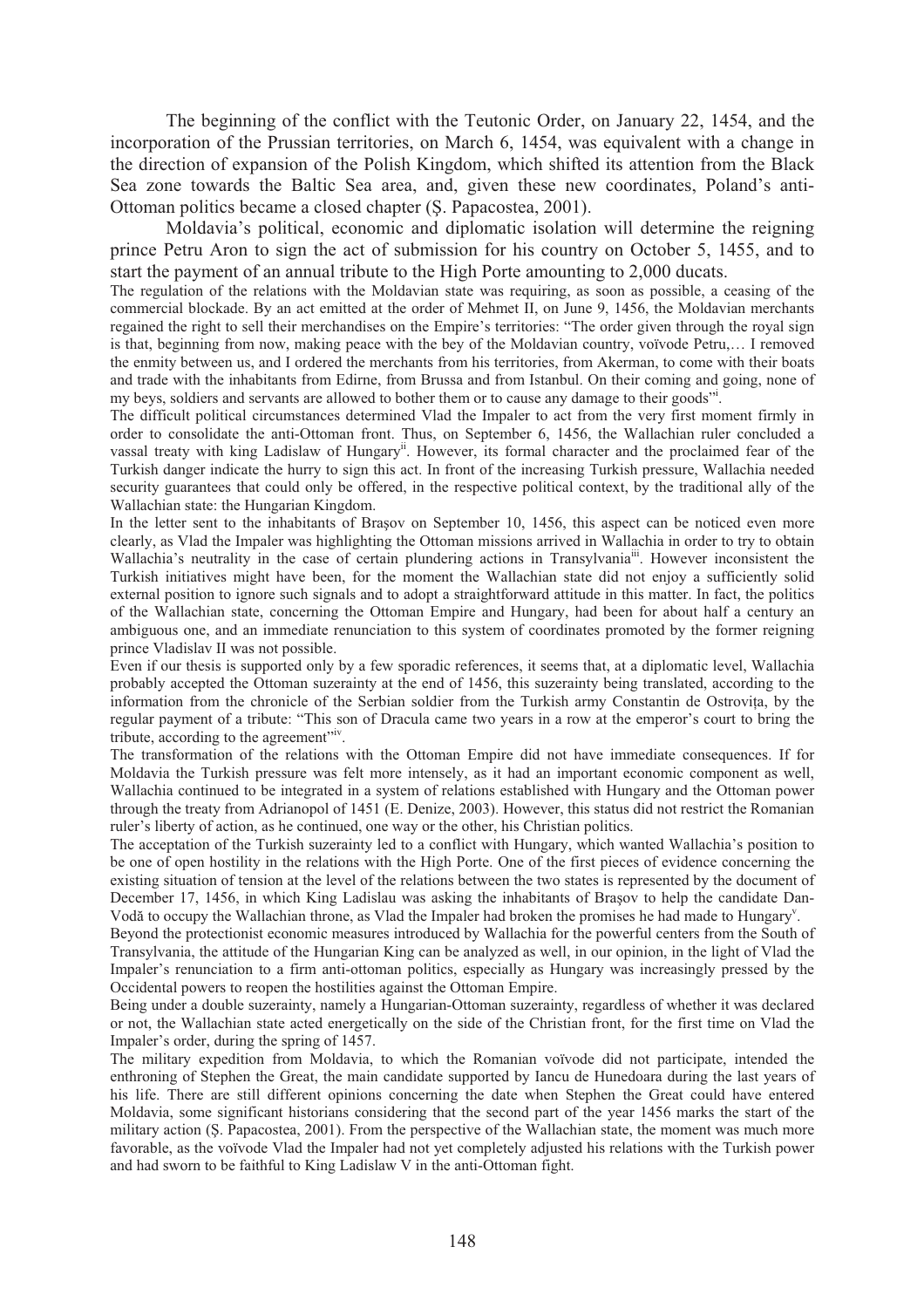Regardless of this action's chronology, is underlines the fact that Vlad the Impaler remained a ruler that was faithful to the principles accumulated during the years of pilgrimage at Iancu de Hunedoara's court, and the politics he begins with demonstrates the clear anti-Ottoman direction that the Wallachian voïvode will develop after 1459.

Starting from these premises, we can state that the lack of success of the Wallachian anti-Ottoman actions and, implicitly, the removal of Vlad the Impaler from the throne were influenced by two evolutions in the area of the international relations, having deep implications as well on the Romanian zone.

First of all, we refer to the attitude of Venice, which, after the fall of Constantinople, chose to adopt a neutral position in its relations with the Ottoman Empire. The position of lagoon city was clearly first of all expressed in the letter sent to the papacy on October 30, 1458, which underlined the fact that Venice would not act against the Ottoman Empire without a well-consolidated system of alliances in place (E. Denize, 1995).

Very significantly, the following step took place a year later, in the council from Mantova, where Venice required, in exchange for its participation to an eventual anti-Ottoman coalition, the payment of all the war expenses, the sending of 8,000 people to equip his navy and the organization of 50,000 horsemen and of 20,000 pedestrians that would have had to march towards Hungary (N. Stoicescu, 1976).

The unacceptable conditions led to no practical finality for the plans of crusade promoted by Pope Pius II and to no help from the Occident for the anti-Ottoman front situated on the Danube boundary.

The second moment that rubbed the Wallachian state of a reliable ally in the fight against the Turks was determined by the complications that had appeared for Hungary in central Europe.

The German Emperor Frederic III of Habsburg, by means of the tutorship exerted on his nephew, Ladislaw V, the Hungarian king, had the intention of reuniting Austria, Stiria, Carintia, Carniolia, Hungary and the Czech country, thus creating an empire able to successfully fight the West European countries (I. Căzan, 2004).

The arrival of king Matei Corvin on the Hungarian throne determined the accentuation of the conflict, which reached its climax in 1459 when Frederic III was chosen king of Hungary with the help of a strong internal noble party (S. Papacostea, 2001).

Under these circumstances and menaced by an attack from the Roman-German Empire, Matei Corvin maintained only at a declarative level the idea of an anti-Ottoman action together with Wallachia, despite the subsequent pressure coming from the Papacy and from Venice.

All this time, Vlad the Impaler firmly went through all the necessary stages for the organization of the country in order to start an open conflict with the Ottoman Empire, being convinced of the fact that at the moment of the decisive confrontation he would at least be able to rely on the military support offered by the Hungarian kingdom.

To conclude, we can say that it was mainly the international political conjuncture of the first years of reign that acted against the Wallachian ruler who saw himself gradually pushed, against his will, into an unequal conflict with the Ottoman power, a conflict that finally led to Wallachia's more and more obvious subordination to the High Porte during the second half of the  $15<sup>th</sup>$  century.

<sup>1</sup> România *Documente străine despre români* (Foreign Documents Concerning the Romanians), ed. II, București, 1992, p. 54-55

<sup>1</sup> Hurmuzaki, vol. XV/I, Buc., 1911, p.45.

 $<sup>1</sup>$  Hurmuzaki, vol. XV/I, Buc., 1911, p.45.</sup>

<sup>1</sup> Călători străini despre țările române (Foreign Travellers on the Romanian Countries), vol. îngrijit de M.Holban, București, 1968, p.126.

<sup>1</sup> Hurmuzaki, vol. XV/I, Buc., 1911, p.47.